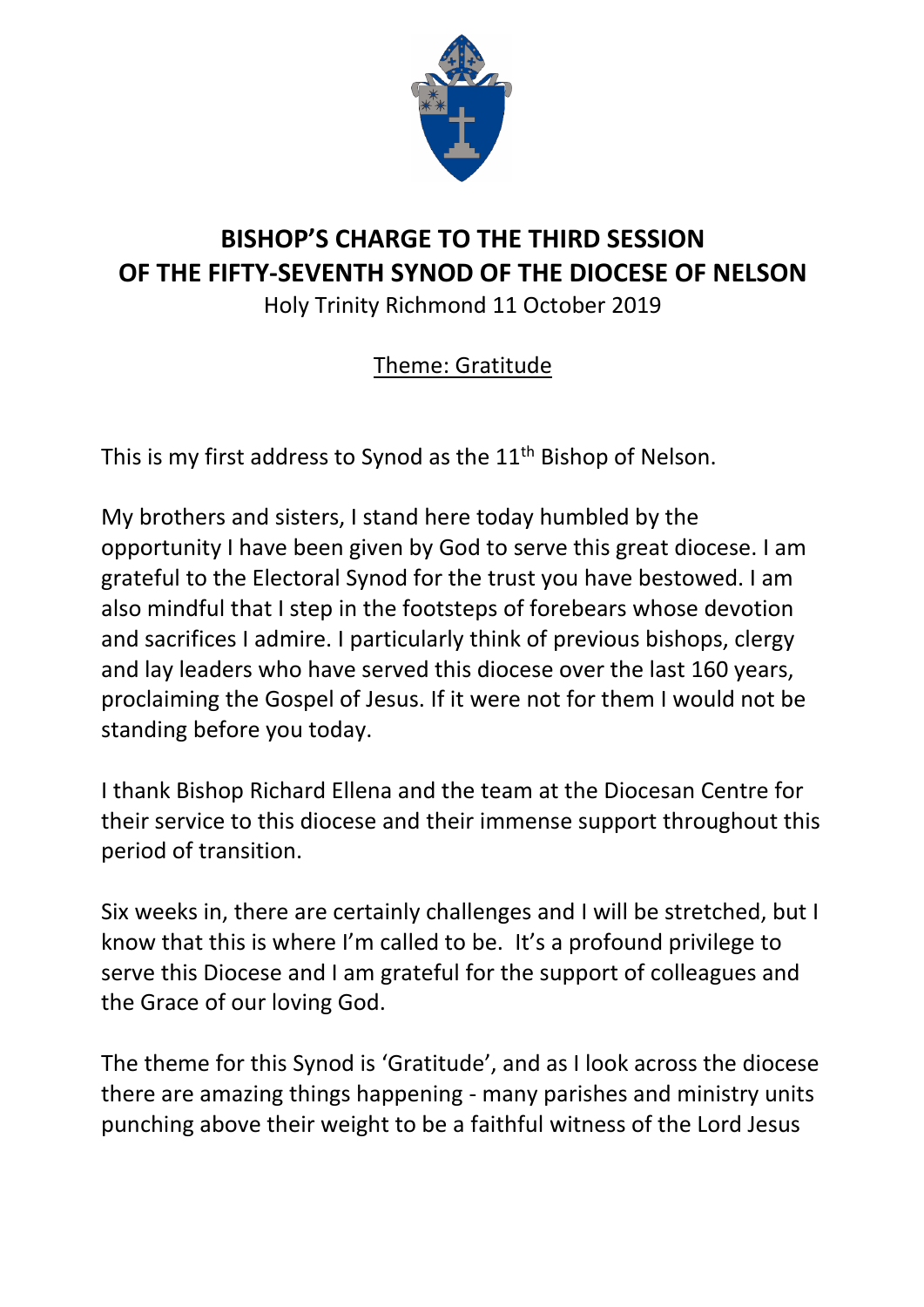in their communities. Well done. Amidst all the challenges you face, you have kept faith alive, sometimes at great cost.

I think we don't celebrate enough. We tend to minimise what we have and to notice challenges perhaps more readily than we count our blessings. So in addition to the great reports of gratitude in the Synod papers, I look forward to hearing more stories of gratitude in the video presentations. God has been good to us, hasn't he?

*Two years ago, I joined the Kepler Challenge race. Kepler is a 60km mountain run. I had never run a marathon before and I had three weeks to train for the race. I felt out of my depth but with the support of my family, race-mates who gave me good advice about pacing myself, energy drinks and the grace of God, I did it!* 

*What kept me going was that I had a chance to do something many people love to do but don't have an opportunity, as the race can only take 450 participants and its normally sold out in July within minutes.* 

My feelings as I prepared to run the Kepler resonate somewhat with my feelings now. Feeling somewhat terrified by the task ahead and excited at the same time.

I'm excited about the season ahead:

- Because we are grateful for all the Lord has given us
- Because we know that God is building His Kingdom
- Because we are convinced that the Church of Christ will prevail because Jesus is its Lord and Head.
- Because we are confident that God has given us all that we need to fulfil His purposes on earth.

By His grace over the next 10 years, I would like to focus on the following priorities.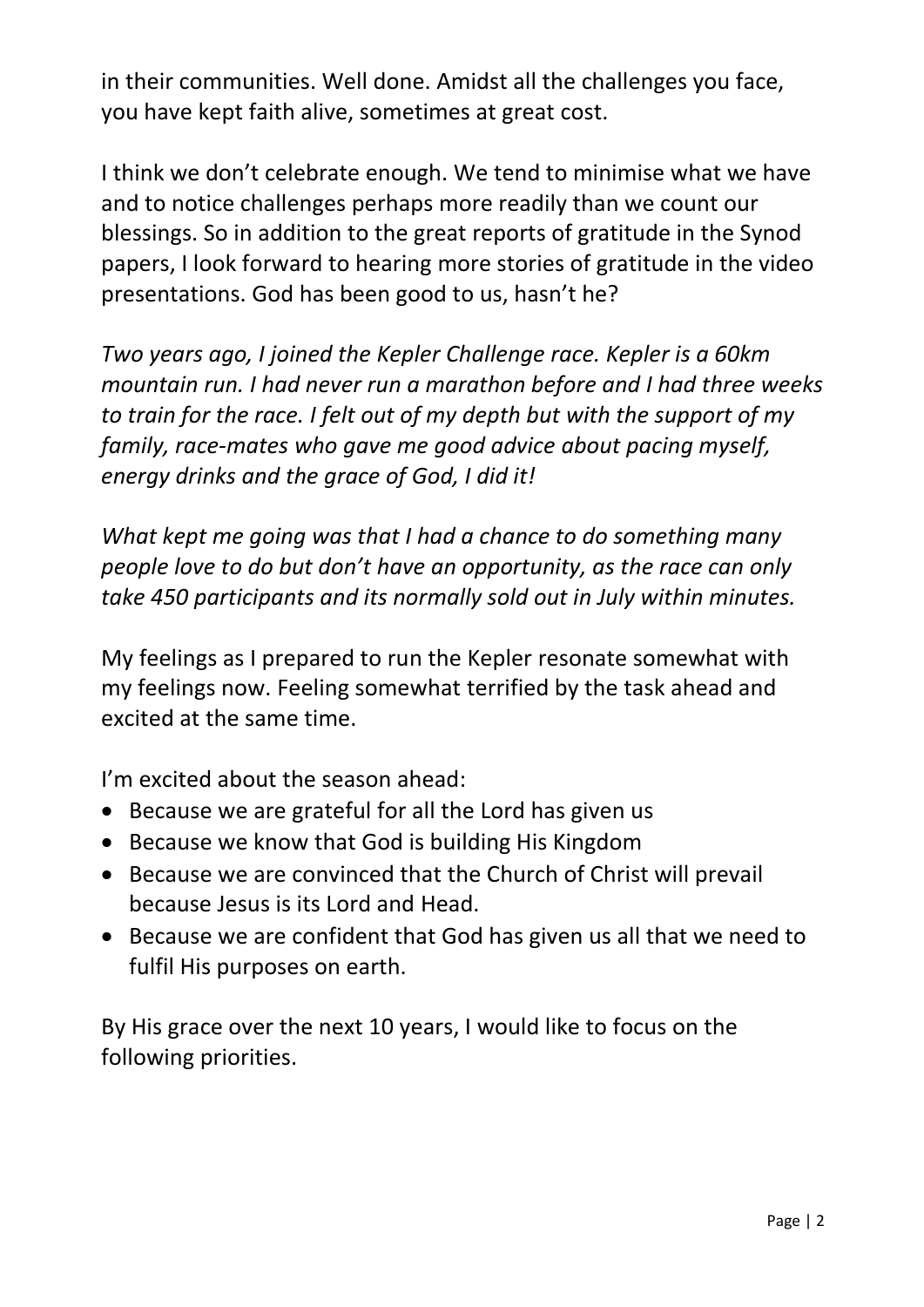# **Priorities for the New Season**

## **1. Gospel priority**

That we will be living, breathing, speaking, celebrating and being energized by the good news of Jesus - The Gospel.

We live in an age when people are open to trying anything – desperate for hope, meaning, purpose - the Good News! Perhaps some of us may have become a bit apologetic, 'ashamed' of the Gospel. Perhaps we have become discouraged by the effort we put in and limited fruit/results from our perspective. Maybe we've been let down.

The words of Paul come to mind. *For I am not ashamed of the gospel, because it is the power of God that brings salvation to everyone who believes: first to the Jew, then to the Gentile<sup>1</sup>*

The age Paul was in seems similar to the times we live in today and the gospel challenge is similar.

*In my previous role with NZCMS, I constantly heard stories of Muslims encountering Jesus sometimes in a dream and looking for Christians to explain the dreams to them. I thought, that happens out there. Could it happen here in Aotearoa New Zealand?* 

*Six week's ago, Rosemary and Kavee, who had come from overseas for my ordination and stayed to minister in parishes, had an incredible encounter with a student in Nelson. The duo made a Kenyan meal to serve the community and shared their own stories. At the end of the meal, a student asked for prayer to receive Christ.*

*I heard another story of visitors in one of the Cathedrals in the country asking if there was someone who could baptise them as they had encountered Christ.* 

Listen to the words of Jesus 'Don't you have a saying, 'It's still four months until harvest'? I tell you, open your eyes and look at the fields!

 $\overline{a}$  $<sup>1</sup>$  Romans 1:16</sup>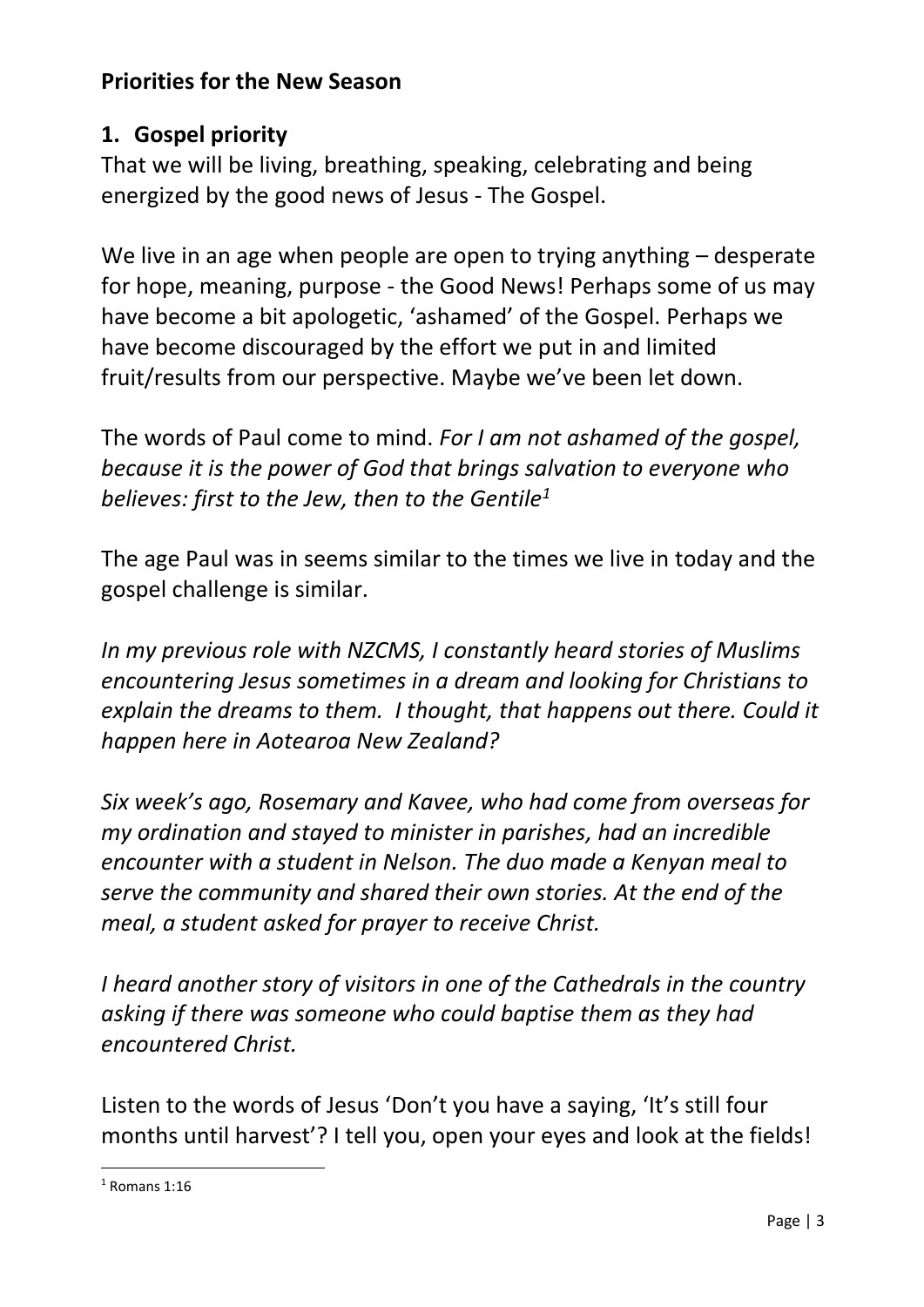They are ripe for harvest. Even now the one who reaps draws a wage and harvests a crop for eternal life, so that the sower and the reaper may be glad together. Thus the saying 'One sows and another reaps' is true. John 4:35-37 (NIV)

The spiritual hunger we see around us presents us with an unprecedented opportunity for sharing the good news. God is causing many people to hunger for him-across generations. There is a sense of urgency in a world desperate for good news.

In order to bring fresh energy and perspectives to our mission, I suggest we explore ways we as a diocese might receive the gifts of the global church by welcoming 'reverse missionaries'. Over the next 24 months, I would like us to explore the possibility of bringing half a dozen interns/gospel workers from the majority world to serve in one of our deaneries for 6 months to a year.

I pray that we will see and sense the direction the Spirit of God is blowing, and align our hearts, lives, and our communities of faith to the opportunities of mission in a new era.

# **2. Discipleship**

That discipleship would be a key feature of ministry around here. It's encouraging that a number of teams across the Diocese are participating in the Good Soil Collective. I know that's one model and doesn't necessarily suit everyone. However, whatever model of discipleship you prefer or are working with, the question is:- What is it and is it raising disciples?

Who are you discipling?

How do you identify those to disciple/invest in?

Pray for God's leading and look for those 'people of peace' around you.

When I was with the navigators, we had an acronym for 'potential disciples'- FAT- Faithful, Available, Teachable.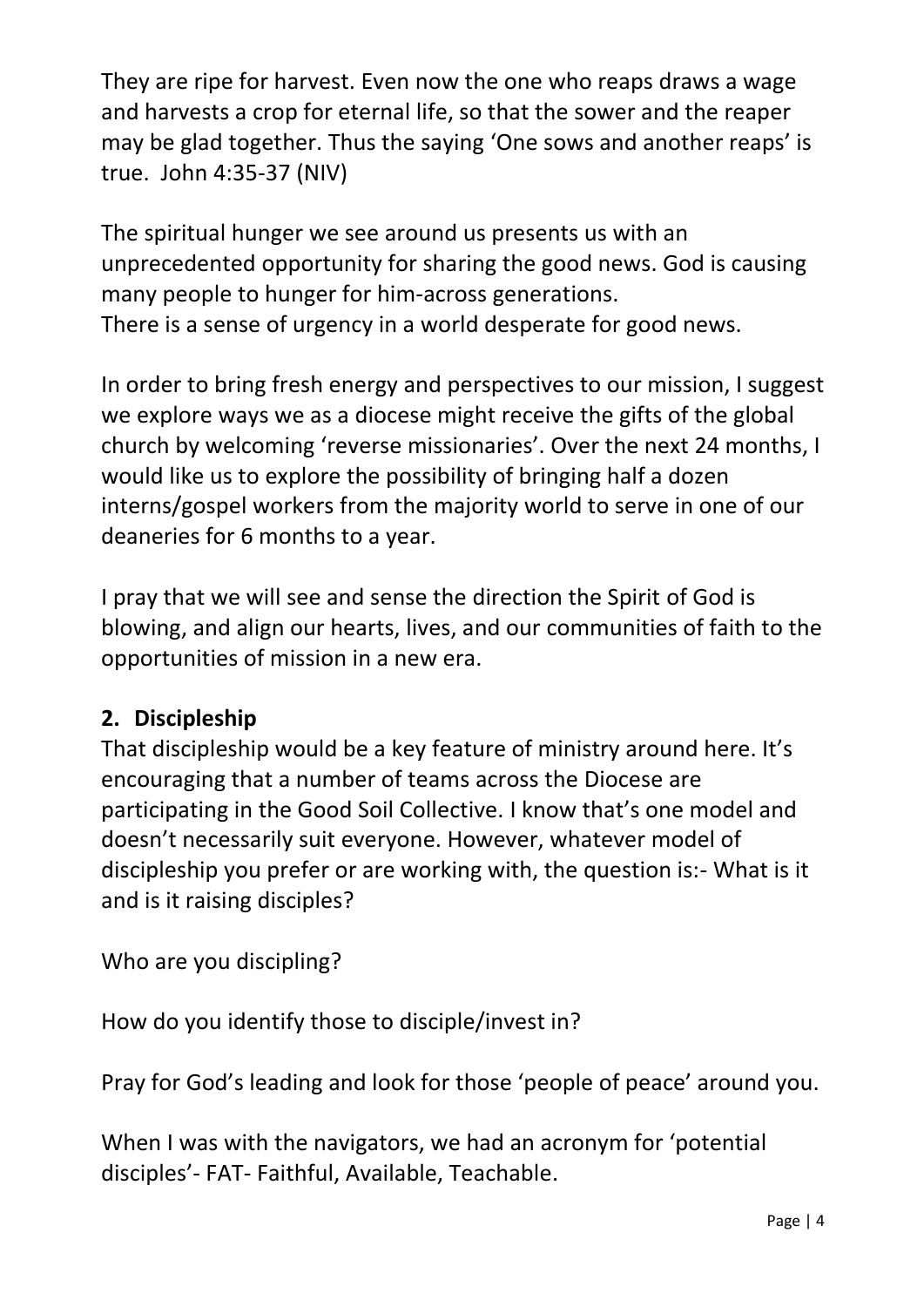Often these might be people who have potential to influence others. People who notice what needs to be done and get on with it.

What can you do if discipleship journey is something you want to explore further? Doing life with others and sharing what God's teaching you and how that's impacting your life, and decisions is perhaps a good start.

*My daughter was about to sit her restricted driver's test last week, so we went out for a practice run and I noticed she was driving about two km above the speed limit. I realised she had learned it from me. Ouch!* What are people imitating from you?

**3. Leadership Development** - Pathway for lay and ordained It has been said before that 'Everything rises or falls on leadership' and I tend to agree. Outside of divine intervention and prayer, everything does truly depend on the quality of leaders a ministry or organization has. If we're not intentionally raising leaders, then having money, systems, plans and vision would still not be enough to see growth.

# *Coffee harvesting*

*I grew up on a coffee farm in Kenya. As subsistence farmers, we needed to work together with our neighbours to find enough workers to help us*  with the harvest. We had a short window to harvest the coffee, when *the bean was perfectly ripe, and to take it to the cooperative. If you did not organise workers to help you with the task of harvesting, some of your crop went to waste.* 

Jesus says "The harvest is plentiful but the labourers are few".<sup>2</sup> So where are we going to find these labourers? These leaders?

Well first up, let's take Jesus at His Word "Pray therefore that the Lord of the harvest would send out more labourers into the harvest field"<sup>3</sup>.

 $\overline{a}$ 

<sup>2</sup> Matthew 9:37

<sup>3</sup> Matthew 9:38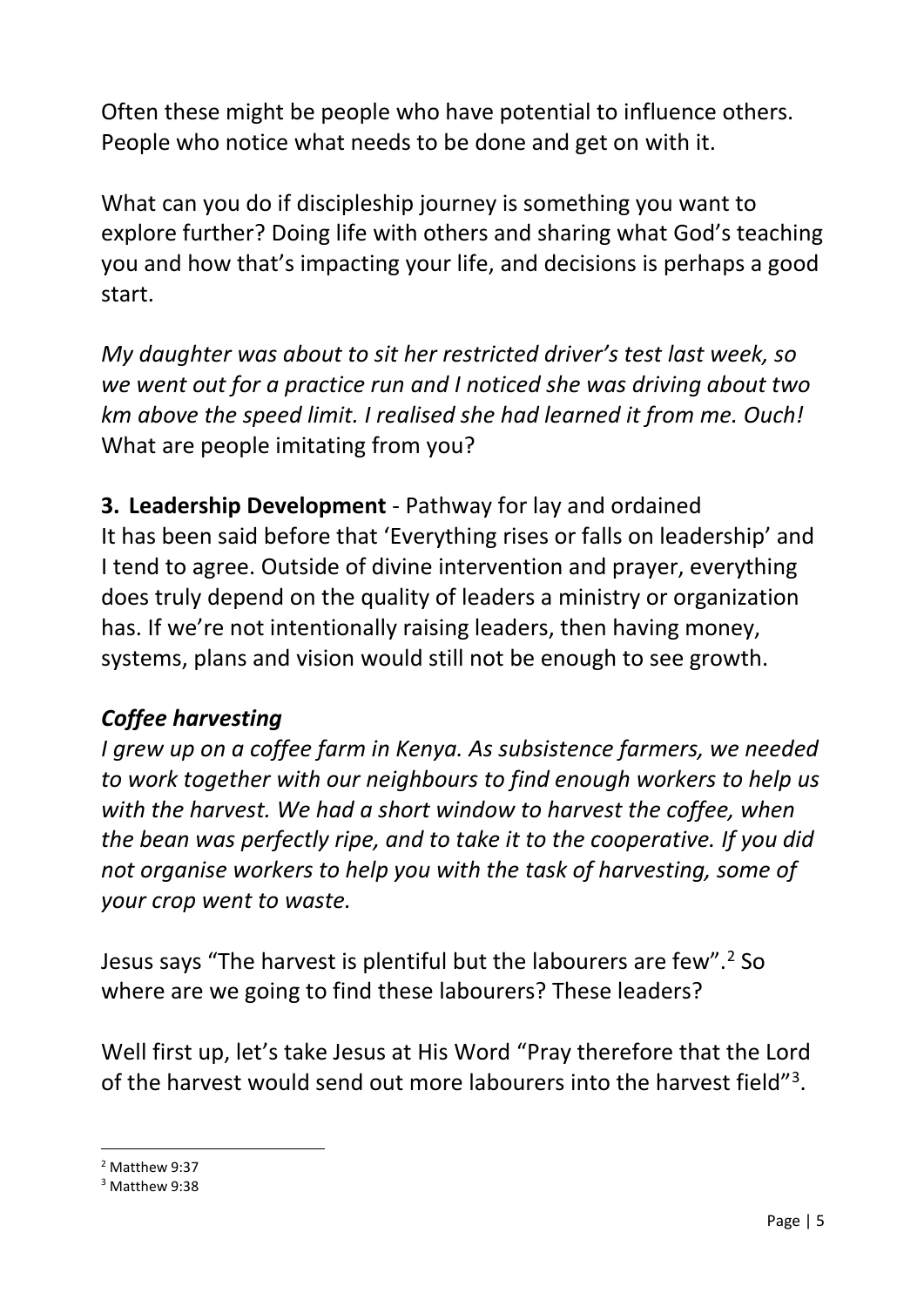This should be a daily prayer "Leaders, leaders, leaders. Lord give us more leaders". Would it be great if we populated our system with something like 20-30 people who could plant or lead a church in the next 5 years? Wouldn't it be great if in 10 years we have an over capacity of trained leaders that we send them out to other churches beyond our diocese and even overseas?

The size of the harvest you gather depends on how many harvesters you have. We are all harvesters but we need leaders who can lead culture change.

These harvesters are leaders who need raising up. Jesus didn't leap into the field and spend all his energy harvesting – his strategy was to invest his time in 12 disciples. The first thing he did was find his leaders and grow them.

Who will continue your work?' How many young leaders are you investing in? How are we passing on the baton of leadership to the next generation<sup>4</sup>?

Interesting that Moses found 70 leaders in a day<sup>5</sup> because they were already there.

Sometimes the people God's calling as labourers in the harvest are not who we would choose.

Would you have chosen the 12 disciples? Jesus saw people who were perhaps overlooked and he intentionally invested in them, he empowered them. Andrew, Peter, James and John were business owners. Matthew was a tax collector so he knew how to handle criticism.

So ordained ministry, while it is vital, is not the only pathway for serving in the diocese. We are blessed to have many people in self-

 $\overline{a}$ 

<sup>4</sup> Ps 71:18

<sup>5</sup> Num 11:10-25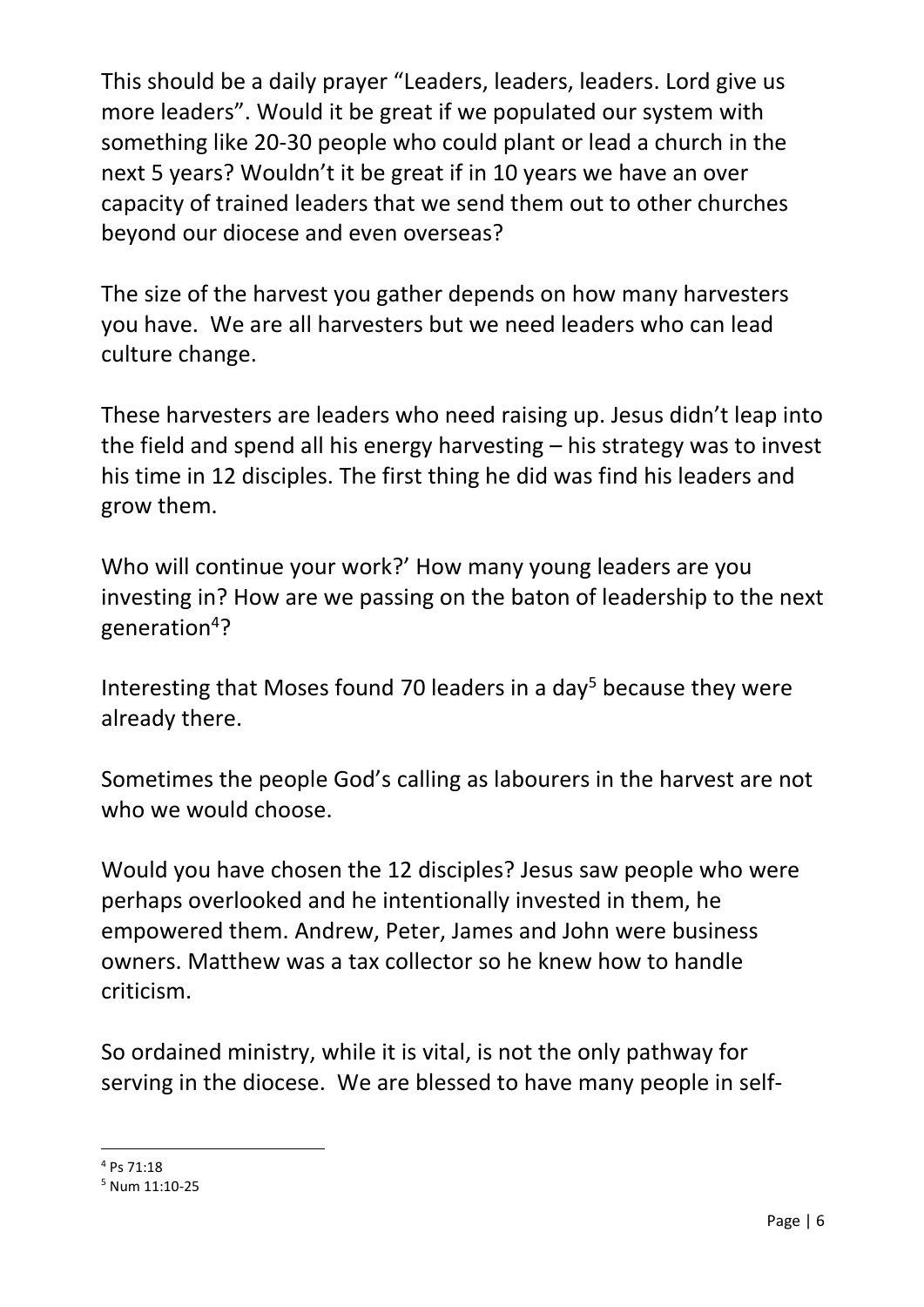supporting leadership! This is a real strength and a resource that can help us move forward.

The Challenge is for us to pray in, notice, call out and find the budding leaders who are right under our noses, to identify potential and call out their gifts and journey with them.

*In one of the staff teams I worked with, we would have a list of people we were praying for whom we considered potential leaders or people worth watching or investing in. You could sometimes notice who these were because they hang around you a lot, were keen to serve, took initiative, had positive influence on others, were teachable.* 

#### How might this look like?

I think the need is to create an ethos of multiplication and explore what our leadership pipeline will look like. A place to start is the internship programme at BTC which I reckon is a fantastic opportunity to train your leaders and for people to test vocations in ministry. Who could you send to BTC next year?

When we view our population profile, most of our Diocesan family members are older and our total annual attendances in churches is falling. But the "good news," is that we can work out how to mobilise this resource of elderly passion and experience to mentor the younger leaders. Young people can work alongside these experienced faithful people in our family, providing energy and enthusiasm.

We have this great treasure of faith passed on from generation to generation. We must not let it die under our watch. What role will you play in raising up the next generation of leaders to fulfil God's purposes?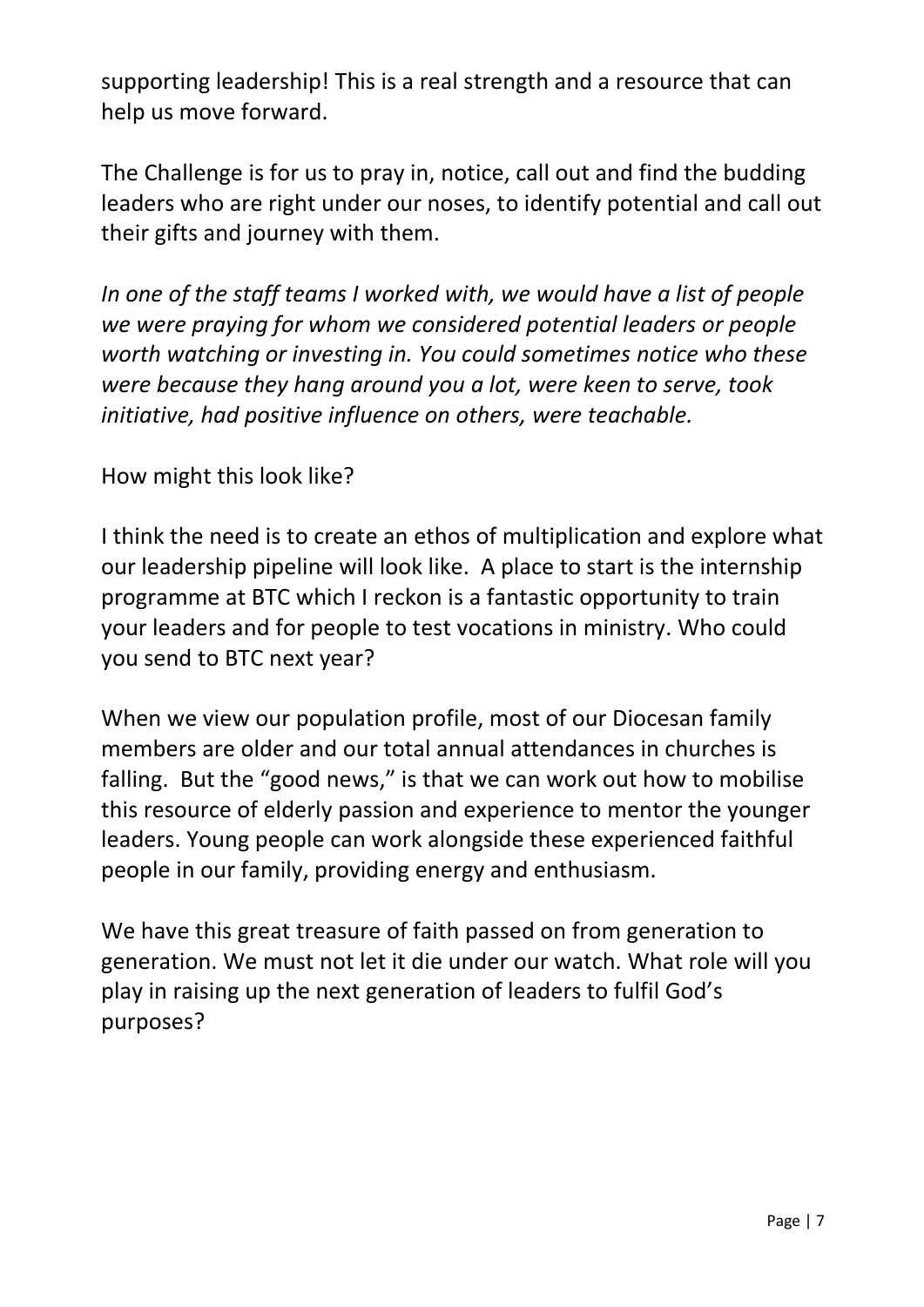# **Approach/Mindset that I suggest might help us achieve the vision to grow:**

### **a. Belong**

We are family! I'm encouraged by the unity we already have and I would hope that this will continue and deepen. We are a network of diverse churches unique in style, demographic and preferences but we have come together as the body of Christ, united by the Spirit. I would like to see the gospel be what we unify around and not be divided on secondary matters. That we major on majors and minor on minors. So don't major on Maina - what he's doing or not doing.

You are in the team and we all have a role to play in the growth of this diocese. Let us be known as grace-filled people. People who open our lives to others, even when it is not convenient. People of hospitality and radical generosity. That we would grow in our intercultural engagement and discover the beauty and joy of being one family across our diverse cultures. In this new season I invite us to move beyond our "my ministry" mentality into "God's ministry" or Kingdom mentality. It is the Kingdom of God we are called to build and the church belongs to Christ.

# **b. Bless**

We are blessed to be a blessing. I pray that we will have the humility to go to the weak, the hungry, the immigrant workers, the economic outcasts and the ordinary folk. That we will go the market place and follow God in these places, seeking to be a people of blessing to our communities.

I noticed some of you have heard of Roy Godwin and read his book *The Grace Outpouring*<sup>6</sup> which is a captivating account of spiritual renewal on a Welsh hillside of Ffald-y-Brenin as God has drawn thousands of seekers to this converted hill-farm with a tangible presence of healing and power.

What could this look like in our context?

 $\overline{a}$ <sup>6</sup> <https://www.amazon.com/Grace-Outpouring-Becoming-People-Blessing/dp/0781408466>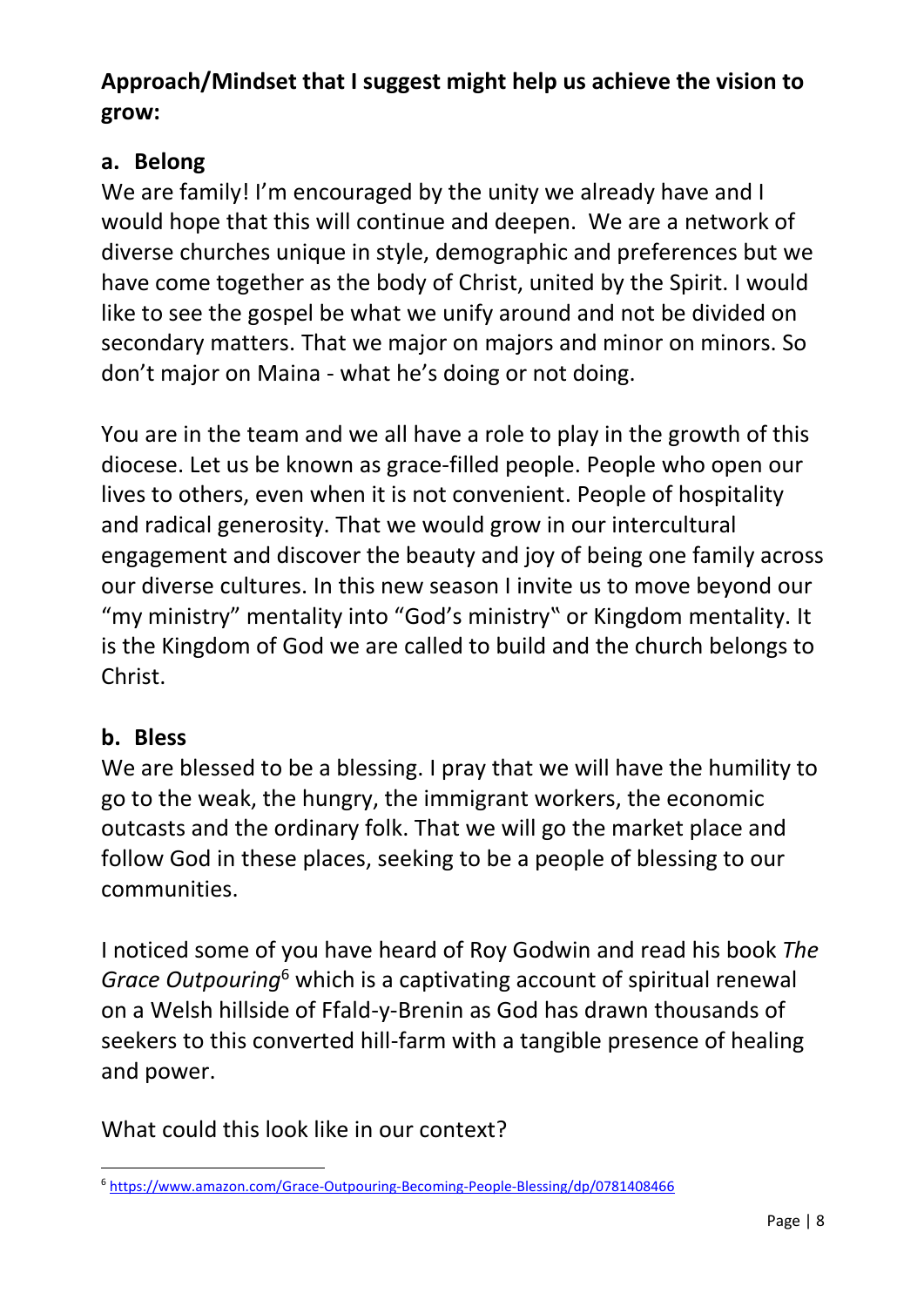Roy suggests one way of being a blessing is to start local houses of prayer where two or three people commit to adopt a small local area for Jesus. They then pray regularly for the breaking in of the Kingdom of God as they proclaim blessings and play their part in its release through their life and witness. The following questions are used as a guide in this process.

- Who or what is God putting in front of you that you can affirm and bless?
- Who is God putting in front of you to whom you can show mercy?
- Who is God putting in front of you with whom you can share the Gospel of the kingdom?
- What opportunity is God opening up for you as a group, to declare the good news of the kingdom in your area?
- Who is God putting in front of you whom you could invite to come and join with you?

I read in this year's Year Book of God encounters as folk in Cobden-Runanga parish ran a prayer walk in their community due to rise in tension, vandalism and fear that people were experiencing. That's great! What strongholds do you sense in your community that you could gather prayer around?

I understand a few years ago the Synod in Picton split into groups and walked the streets praying blessing, and bishop and others went up a hill and prayed over the town.

Grateful for all we have in Christ, may we have confidence to know that he wants his grace to flow through us to others.

Next year, I will be calling the diocese to a season of prayer and fasting.

#### **c. Bold** - Dream Bigger

Bishop Oscar challenged me and us during the ordination service to be bold. The following passage from Isaiah has been on my mind for the last couple of months.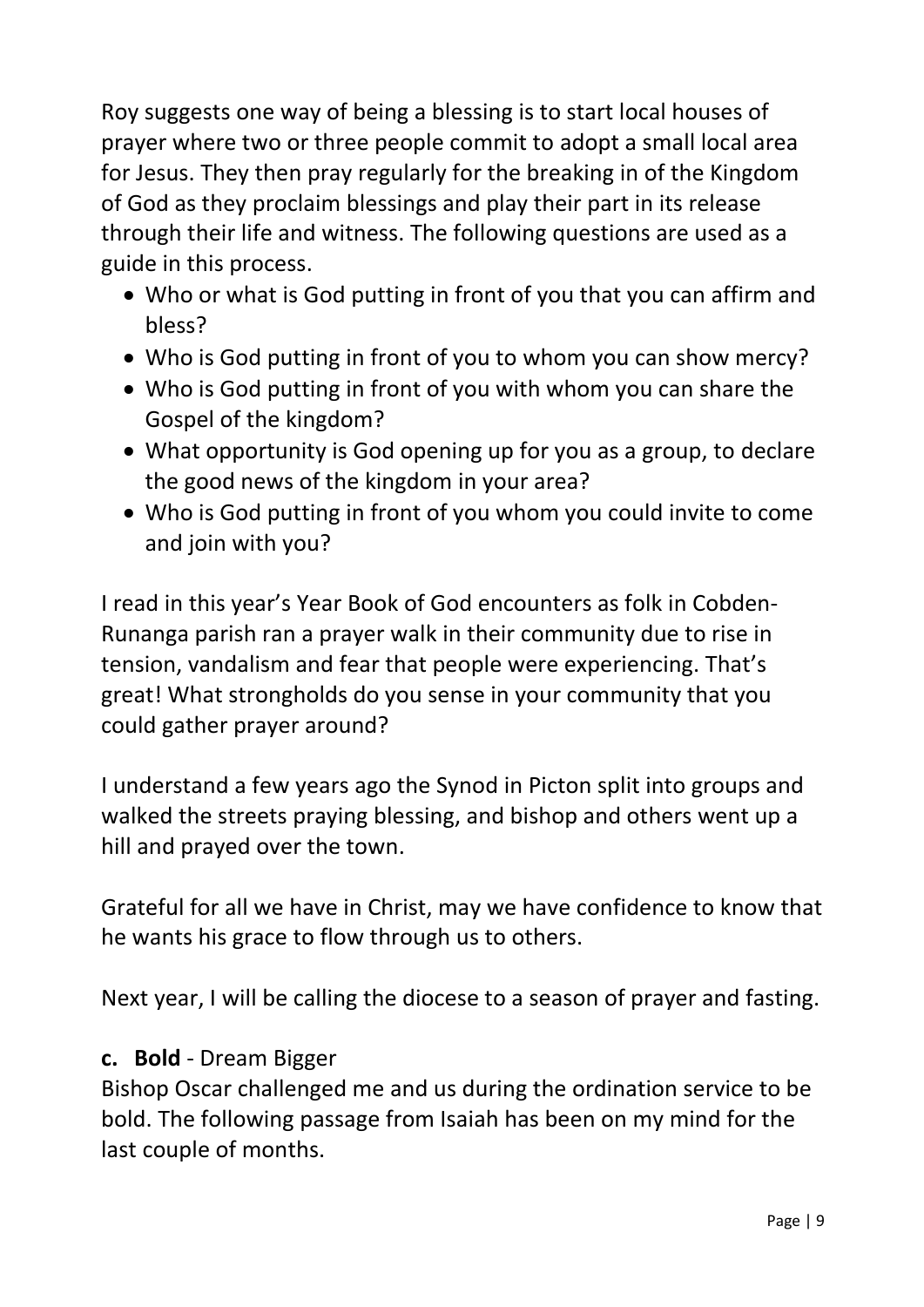*'Enlarge the place of your tent, stretch your tent curtains wide, do not hold back; lengthen your cords, strengthen your stakes.' – Isaiah 54:2*

Things were looking pretty hopeless for Israel. Exiled, disconnected from the Promised Land, it seemed God had abandoned them forever. But then God speaks, telling them to lift up their eyes and increase their vision.

When things are looking despairing, it's tempting to simply consolidate what you have, avoid rocking the boat and look inward. The needs around us can feel overwhelming and dragging us to be inward-looking. Yet it's precisely at this moment that I sense God challenging us to enlarge our tents, to dream bigger, to lift up our eyes and embrace his greater vision.

Although looking at the parish statistics might be a sobering exercise, I would like to encourage us to look not at what we don't have, but what we do have. We have people gathering each week, serving, giving and engaging in a variety of ministry engagements across our diocese- and a God who tells us 'no eye has seen, no ear has heard what God has prepared for those who love him'<sup>7</sup>.

Rather than just maintaining what we've got, could we raise our expectations and consider thinking of ways we can grow, expand and multiply?

I'm believing God that we will plant 10 new Churches in 10 years and that existing congregations will continue to grow and flourish. I will be challenging some parishes to consider planting. I have no plans to 'close' churches unless doing so helps us reach more people with the good news and plant more churches. Over the next 12 months I hope to hear from you the dreams God is laying on your hearts as parishes/ministry units and to work with a team to come up with a growth plan that I can present to you next year.

 $\overline{a}$ 7 I Cor 2:9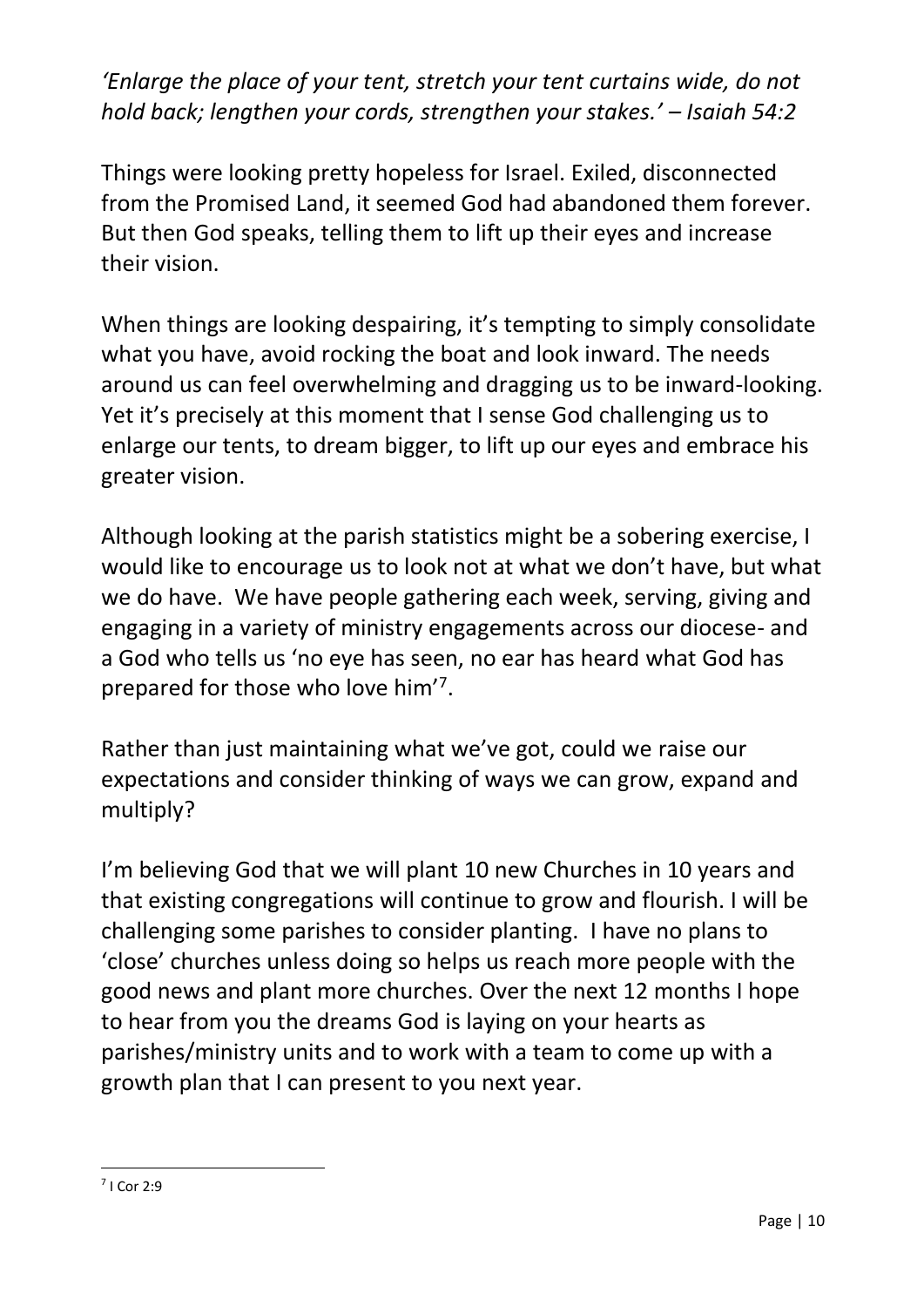Can I invite us to be bold and to experiment, try new ideas, develop structures that are nimble and flexible and to invest resources for growth rather than maintenance?

My prayer is that we will recognize this incredible moment to reimagine mission so that future generations will witness to our great God and saviour Jesus Christ!

May we not rob God of his glory by the smallness of our vision.

It is the Spirit of God that empowers us and gives us boldness. Boldness to dream and to go on an adventure with Him.

May we know the outpouring of His grace in this new season.

May the God of hope fill you with all joy and peace as you trust in him, so that you may overflow with hope by the power of the Holy Spirit.<sup>8</sup>

Bishop Steve Maina 11 October 2019

 $\overline{a}$ 

<sup>8</sup> Rom 15:13